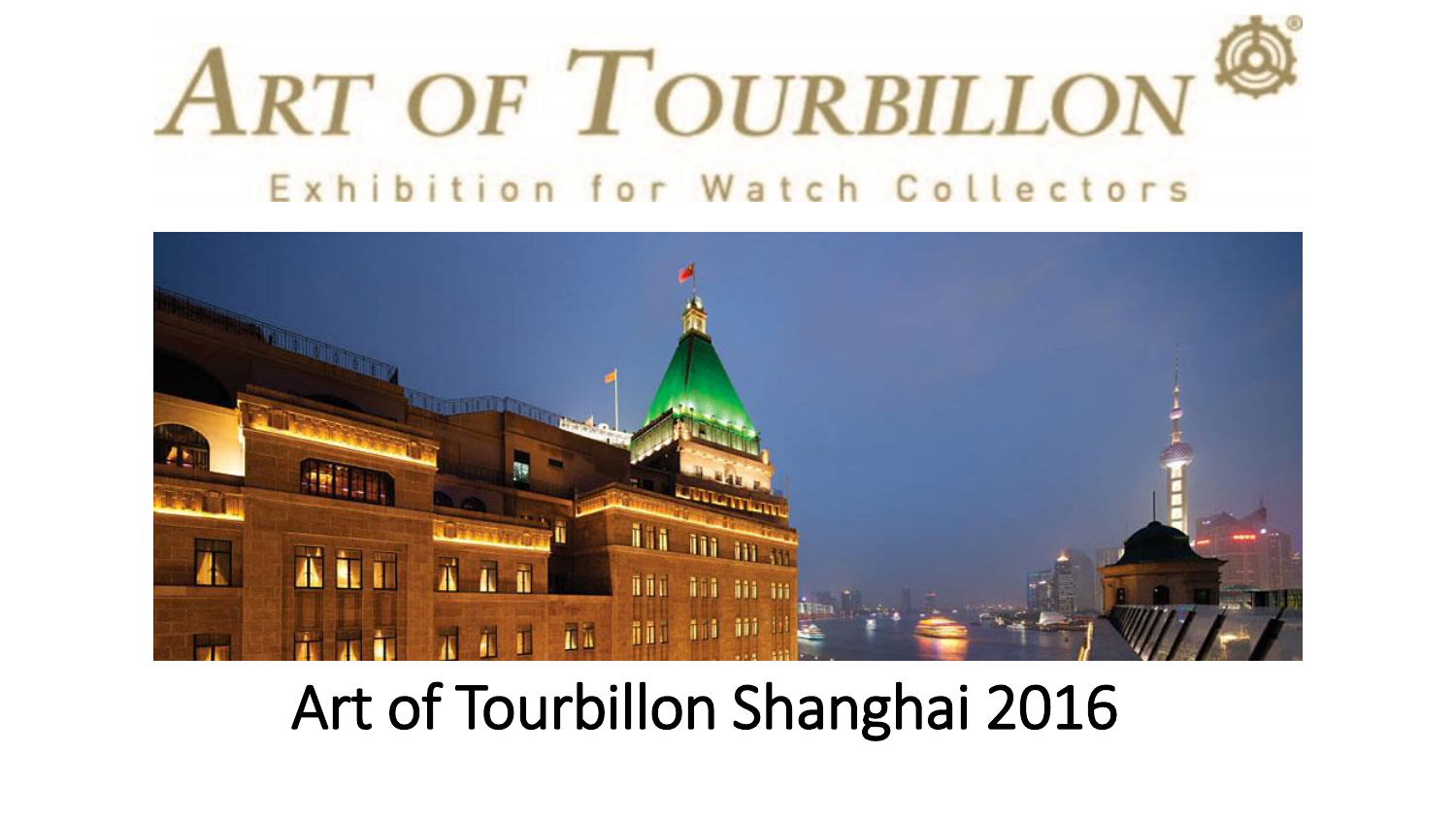

### **General Information**

- **Event:** Art of Tourbillon Shanghai 2015
- **Date:** 3 -6 December 2015
- **Location:** No.1. WAITANYUAN (33 Zhongshan Dong Yi Road, Bund) [www.wtysh.com](http://www.wtysh.com/)
- **Organiser:** Association Art of Tourbillon (AAOT), Switzerland
- **CO-Organiser:** Shanghai East Best Convention & Exhibition Management Co., Ltd, top leading event/exhibition

management company in China, the operator of Shanghai World Expo, the primary choice for the high-end

international events with its exclusive client database. [\(www.shexpocenter.com\)](http://www.shexpocenter.com/)

• **Visitors:** Elite customers, private collectors, Invited guests by exhibitors only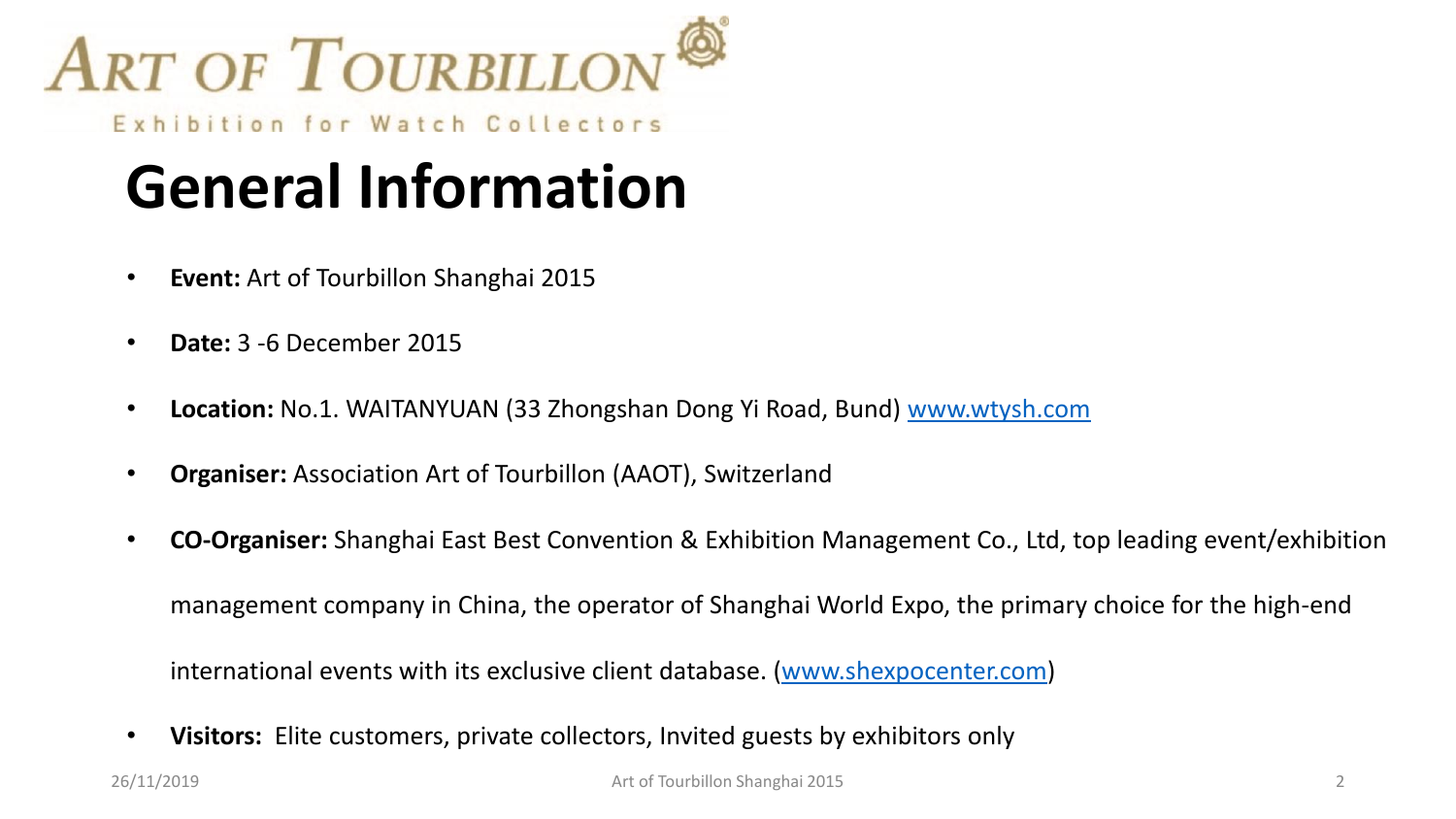

# **Art of Tourbillon Event**

- The first truly international Tourbillon watch fair in Asia Pacific region.
- The first show emerged in Beijing 2009.
- The only prestigious event in Asia that presented the best Tourbillon masterpieces directly from Switzerland.
- The latest developments and innovations, superior collections of tourbillon that attracted the eye of visitor
- It provides visitors with a valuable opportunity in viewing the complexity and philosophy of Tourbillon.
- Creative Chinese artists shall conduct on site paintings on the subject of tourbillon, and their works of art

will be auctioned off as part of a charity gala.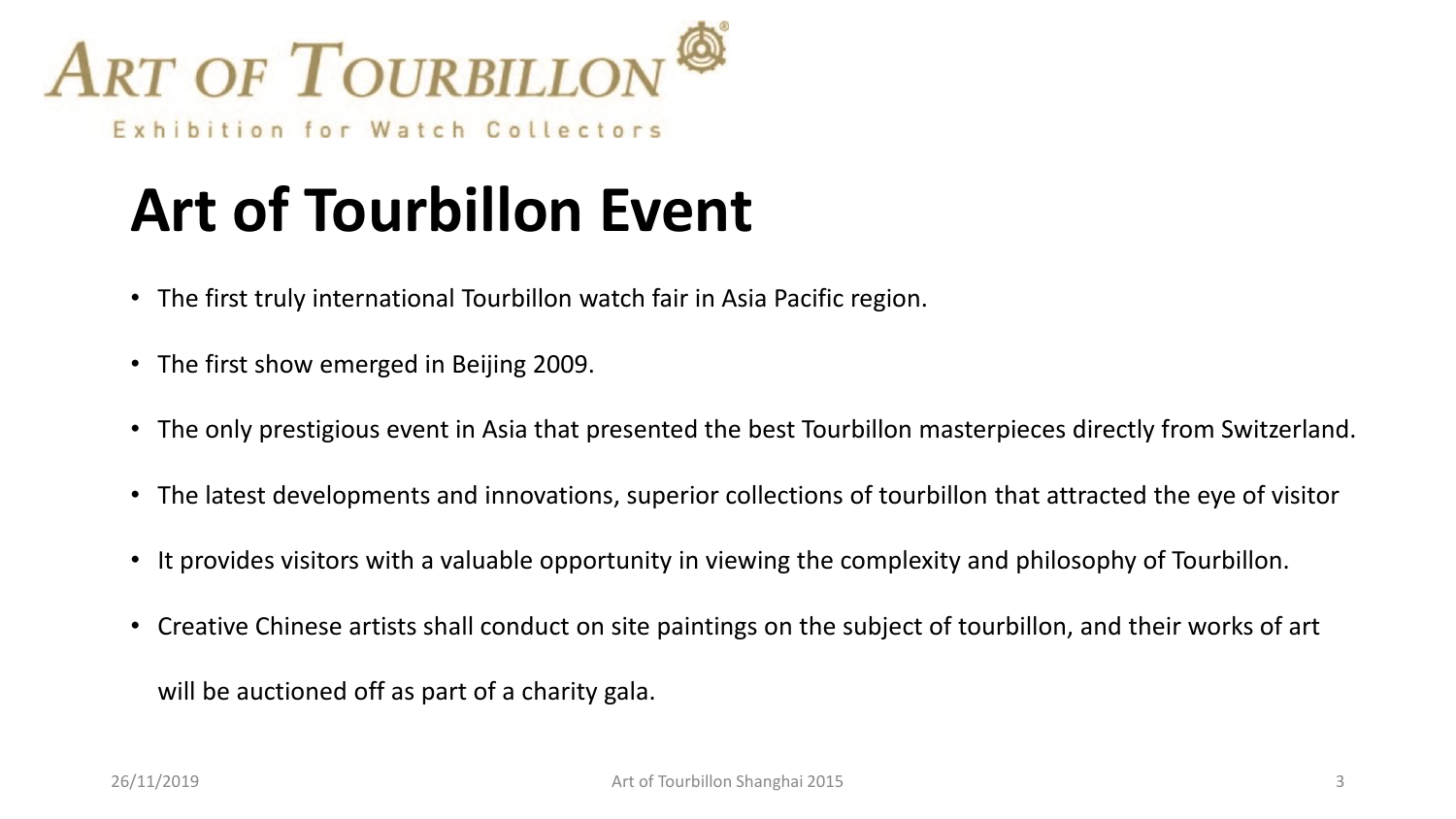

# **Why Art of Tourbillon**

- Meeting elite customers, private collectors, valuable retail dealers, distributors and presses
- Enhancing the brand awareness for Independent Watch Makers
- Providing exhibitors extraordinary service
- Encouraging the exhibitors to promote on-site retail sales
- Encouraging the exhibitors to invite their customers, partners and distributors, as well presses to participate

the event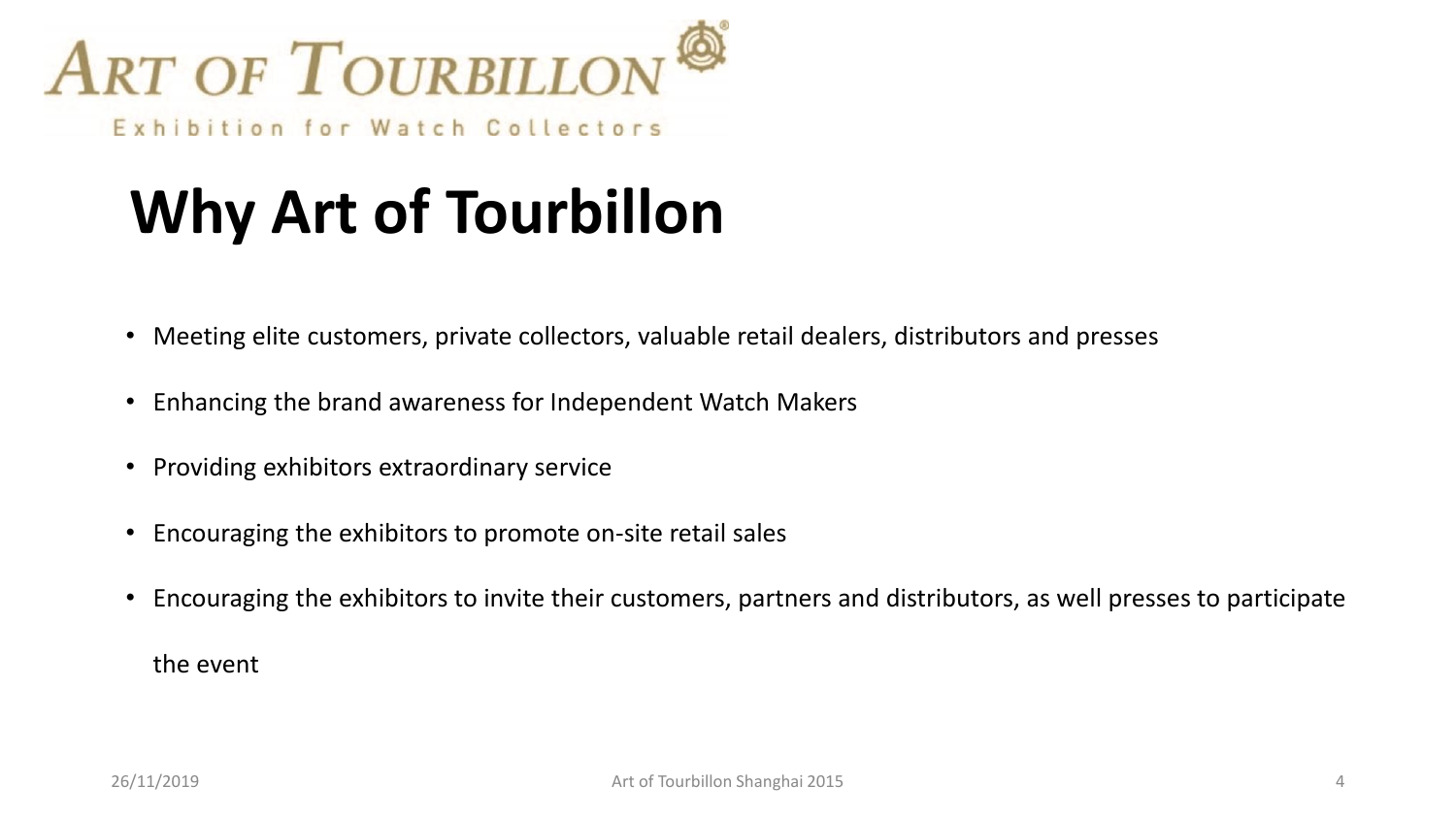

### **AAOT Shanghai 2016 Programme**

| Programme:                | 03 Dec 2016 | Welcoming Keynote Speaker         |
|---------------------------|-------------|-----------------------------------|
|                           |             | <b>Welcoming Cocktail</b>         |
|                           | 04 Dec 2016 | <b>Show and Cocktail</b><br>п     |
|                           | 05 Dec 2016 | <b>Show and Charity Gala</b><br>Е |
|                           | 06 Dec 2016 | Closing                           |
|                           |             |                                   |
| <b>Exhibitor Move-In</b>  | 02 Dec 2016 | 16:00-18:00                       |
| <b>Show Hour</b>          | Daily       | 10:00-19:00                       |
| <b>Exhibitor Move Out</b> | 06 Dec 2016 | 15:00-17:00                       |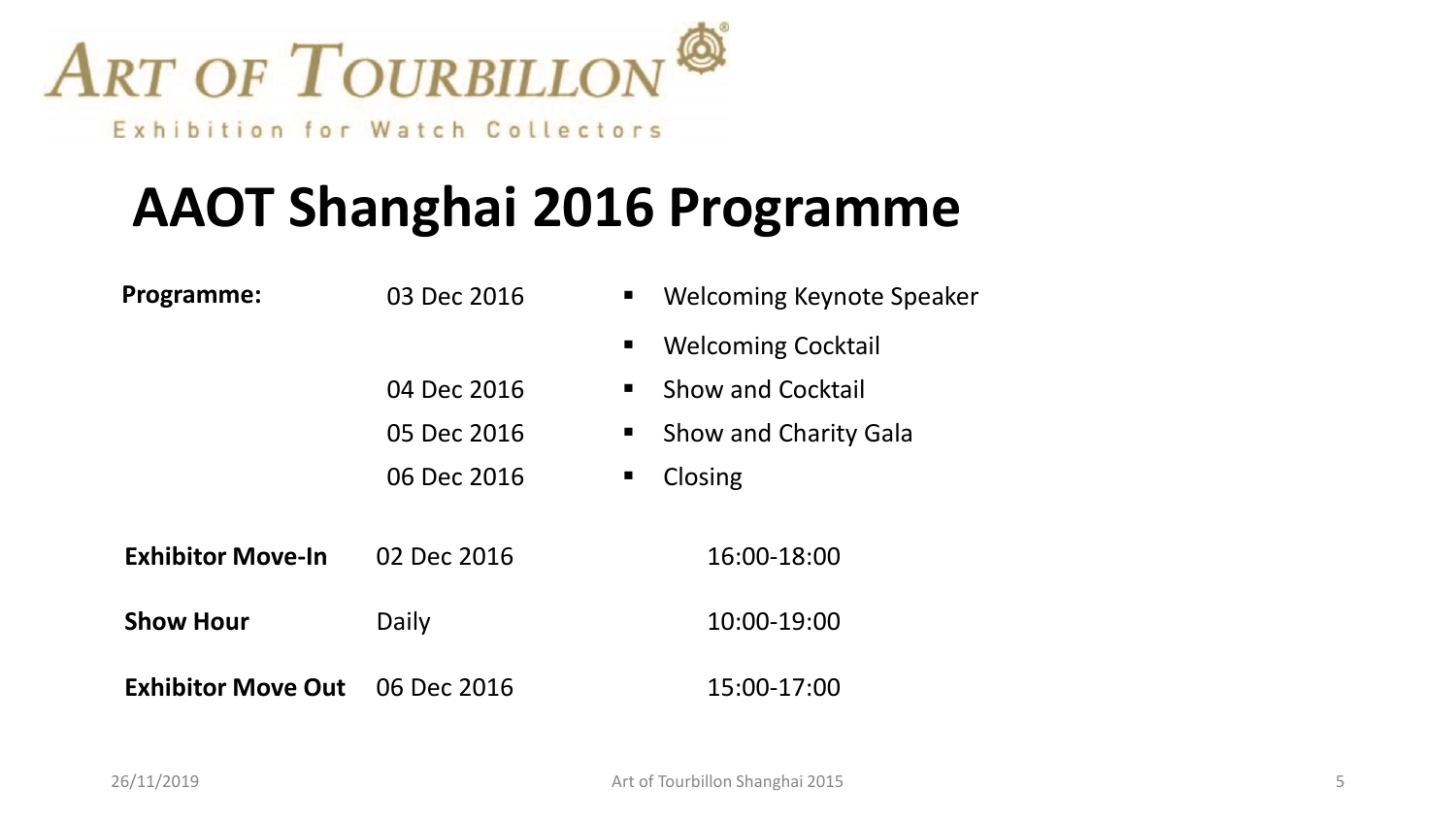

Exhibition for Watch Collectors

# **Participation Fee 2015**

| <b>Booth Size</b>                   | <b>Participation Fee</b> |
|-------------------------------------|--------------------------|
| 20 sqm Deluxe Booth                 | CHF 60'000               |
| 70 sqm Deluxe Booth                 | CHF 110'000              |
| <b>Customer-built Participation</b> | On Request               |

#### **\* Exhibition is fully insured during the show period from 3rd to 6th of December**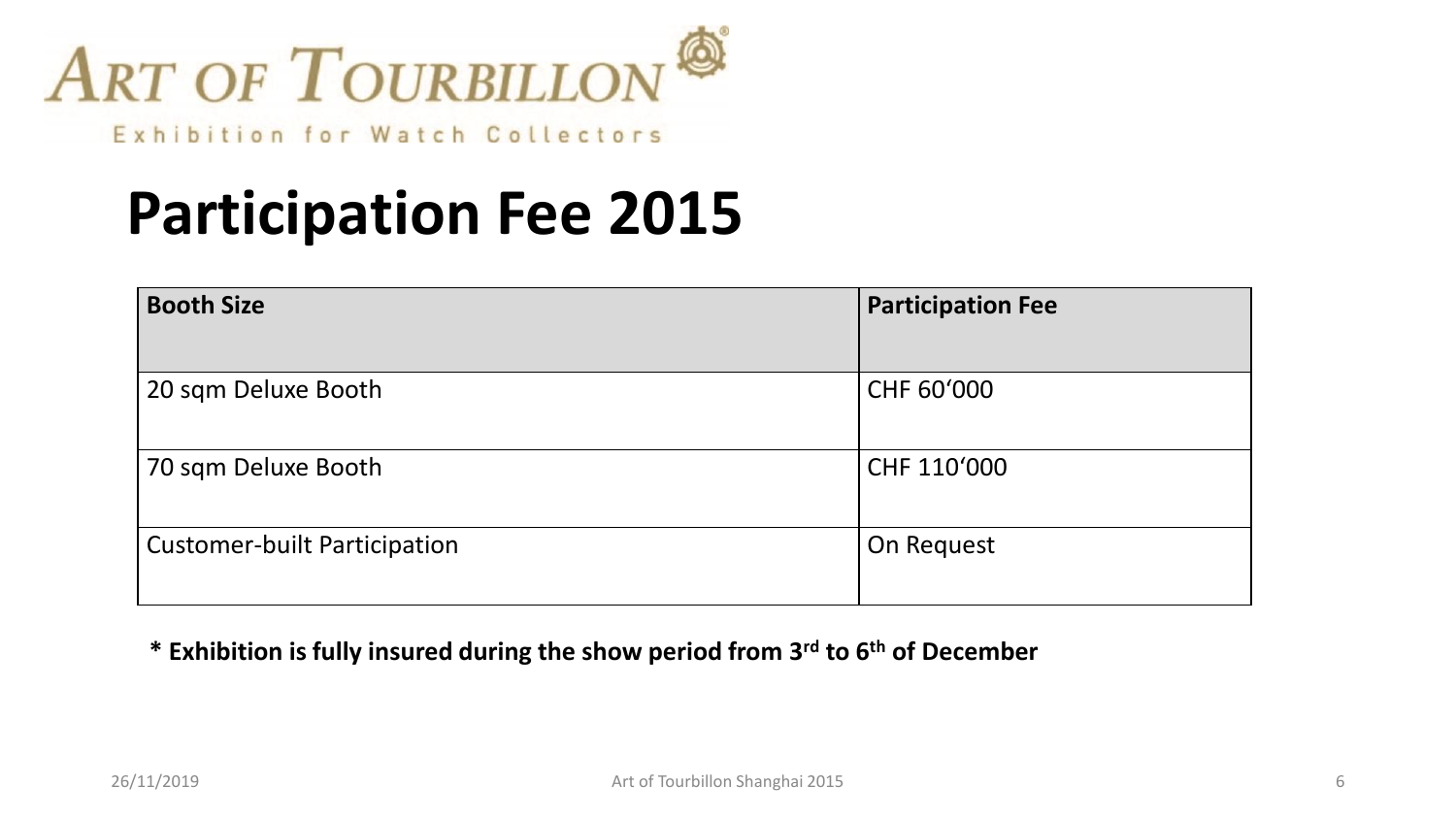

Exhibition for Watch Collectors

# **Flight and Hotel Sponsorship**

**Flight:**

Fly with CathayPacfic or Swiss from Zürich to Shanghai with special price

#### **Hotel:**

Independent Watch Makers can enjoy the special hotel sponsorship that is offered by Hotel Peninsula

\* **The Peninsula Shanghai opened in 2009 and is The Hong Kong and Shanghai Hotels flagship hotel in** 

**Mainland China. Occupying a prime location with direct frontage on Shanghai's historic Bund, The Peninsula** 

**is the first new building on the Bund in the last few decades**.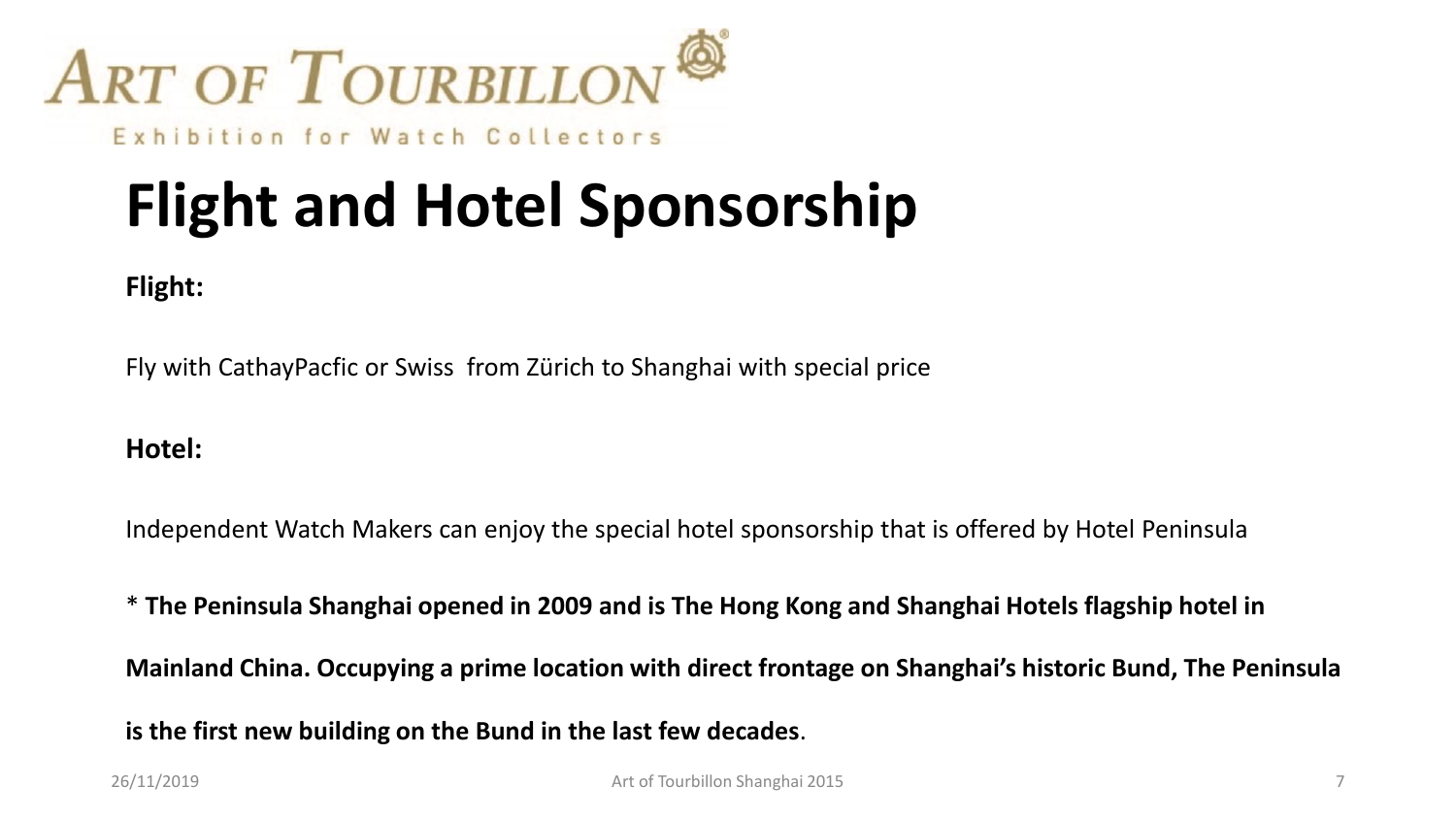

### Exhibition for Watch Collectors **Layout of No.1 WAITANYUAN:**

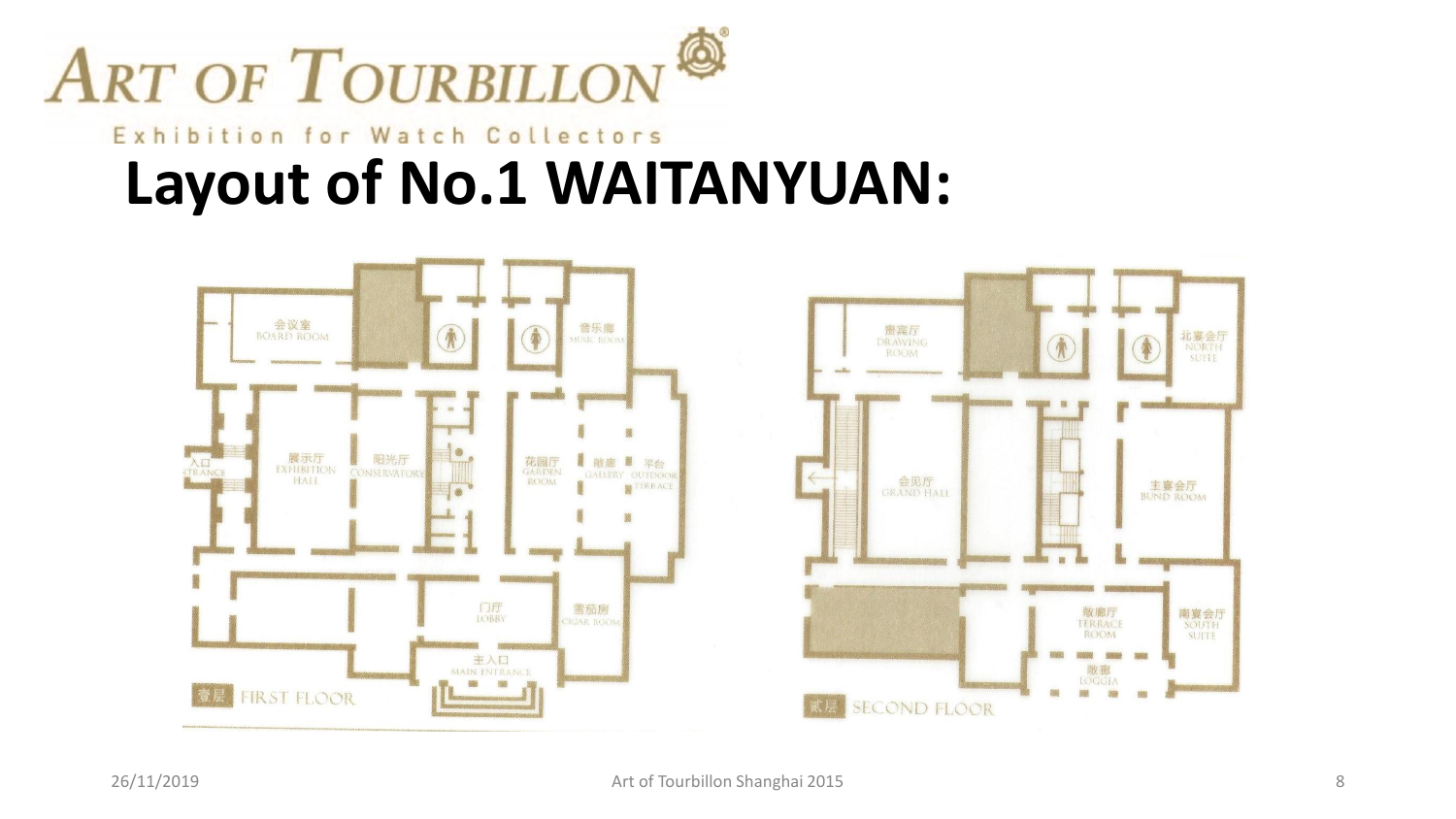

### **Art of Tourbillon Shanghai 2016**



June 3rd to June 5th, 2016, Fairmont Peace Hotel, 20 Nanjing Rd., Huangpu, Shanghai



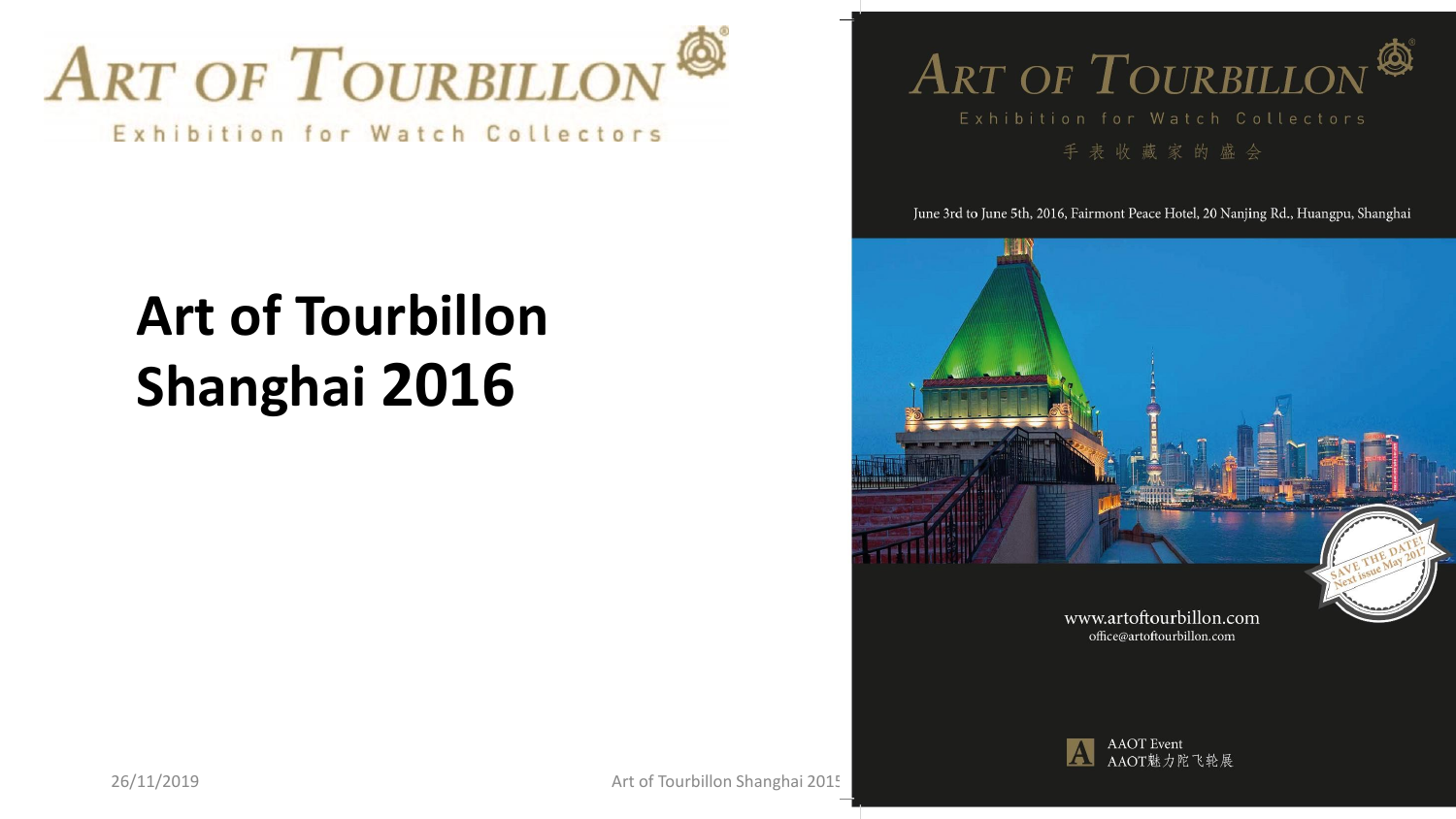



- The first Swiss watch lifestyle magazine
- The first professional, competent and independent

luxury watch magazine in German speaking

countries

- The international leading watch and lifestyle
	- magazine for collectors of complication watches
- Mr. Karl Heinz Nuber, a famous journalist in the

field of luxury watches since 40 years.